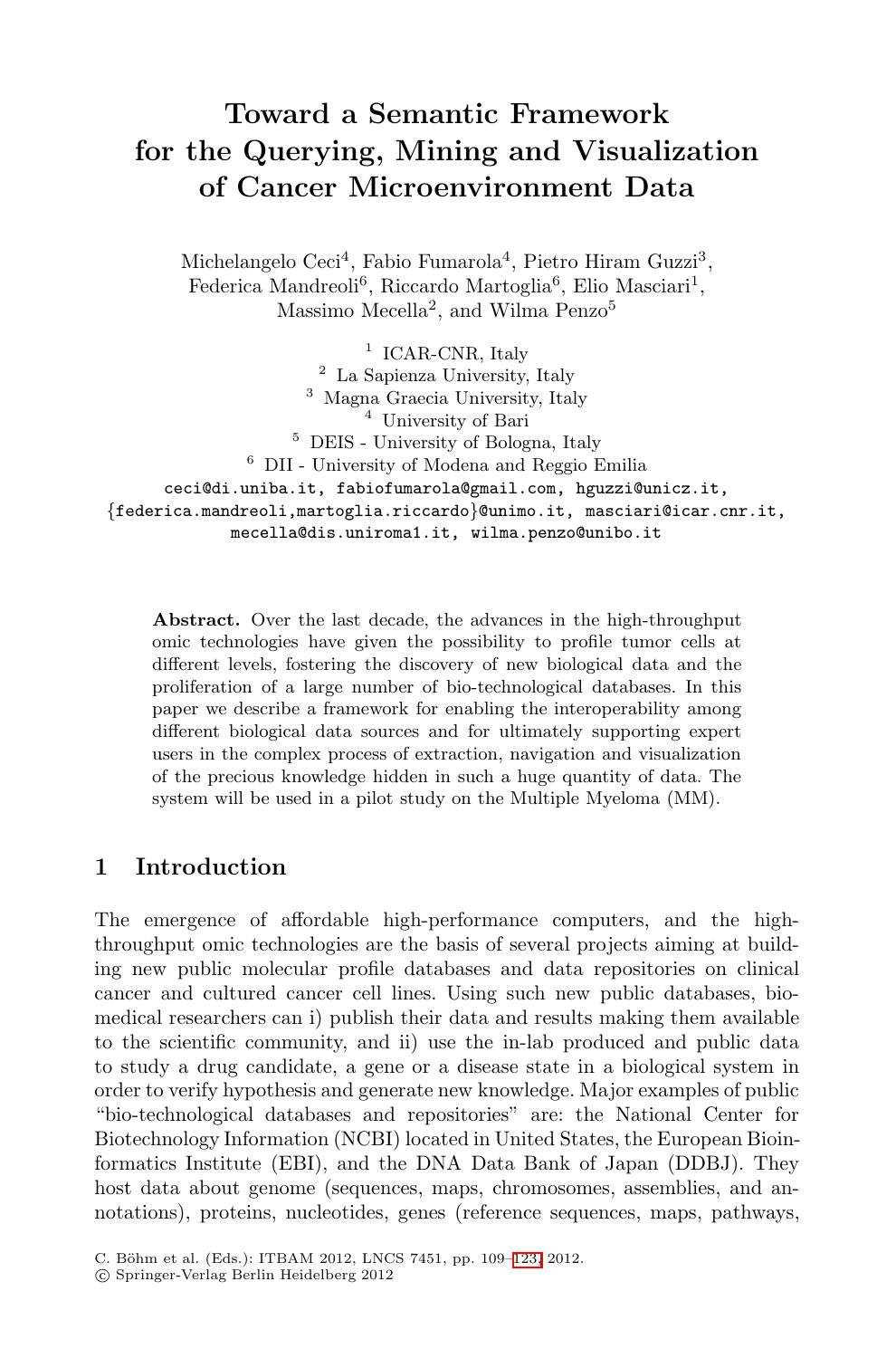variations, phenotypes, and links to genome-, phenotype-, and locus-specific resources), relationships between phenotype and genotype and more than 21 million citations from biomedical literature. Subsequently, other interesting project initiatives have come out, each of which with the goal of providing useful information with respect to a particular viewpoint of complex biological systems. Gene Ontology (GO) project provides a controlled vocabulary of terms for describing gene product characteristics and gene product annotation data. GO allows users to query and to extract knowledge from the built ontology. The Kyoto Encyclopedia of Genes and Genomes (KEGG) database stores a collection of online databases dealing with genomes and enzymatic pathways. The KEGG pathway data bank records networks of molecular interactions in the cells, and variants of them specific to particular organisms. The DrugBank, the KEGG DRUG and the Chemical Entities of Biological Interest (ChEBI) databases offer different kinds of bioinformatics and cheminformatics resources that combine detailed drug (i.e. chemical, pharmacological and pharmaceutical) data with comprehensive drug target (i.e. sequence, structure, and pathway) information. The U.S. National Cancer Institute (NCI) with the NCI-60 database offers tools for storing, querying and, downloading molecular profile data of 60 diverse human cancer cell lines used since 1990 to screen compounds for anticancer activity. In addition to the above described ones, a particularly interesting project is the Connectivity Map (CMap), which is born with the challenge of establishing relationships among diseases, physiological processes, and the action of drugs (small molecules). The CMap provides a solution to this problem by:

- **–** describing all biological states (physiological, disease, or induced with a chemical or genetic construct) in terms of genomic signatures;
- **–** creating a large public database of signatures of drugs and genes;
- **–** developing pattern-matching tools to detect similarities among these signatures.

Prevalently, in the literature, CMap is queried by researchers using signatures obtained from comparative gene expression analysis (e.g. disease compared with normal state, treated drugs versus not treated ones) to identify drug response profile that either correlate or anti-correlate with it. When a signature is derived from clinical samples representing a disease, the discovered connections represent a list of sample-drugs which either mimics or reverts the disease signature, while a signature obtained from drug-treated cells can be used to retrieve a list of chemical compounds with similar effect. CMap plays a central role because it relates, from a genomic point of view, diseases, genes' functions and drugs' actions according to the same language.

The added value of the framework we propose in this paper is obtained by linking out CMap with the various types of data and partial knowledge stored in different data banks, including those cited above. By performing a comprehensive analysis of databases, data repositories, and ontologies, our aim is not to replicate existing data, but to design and develop a Web delivery system which: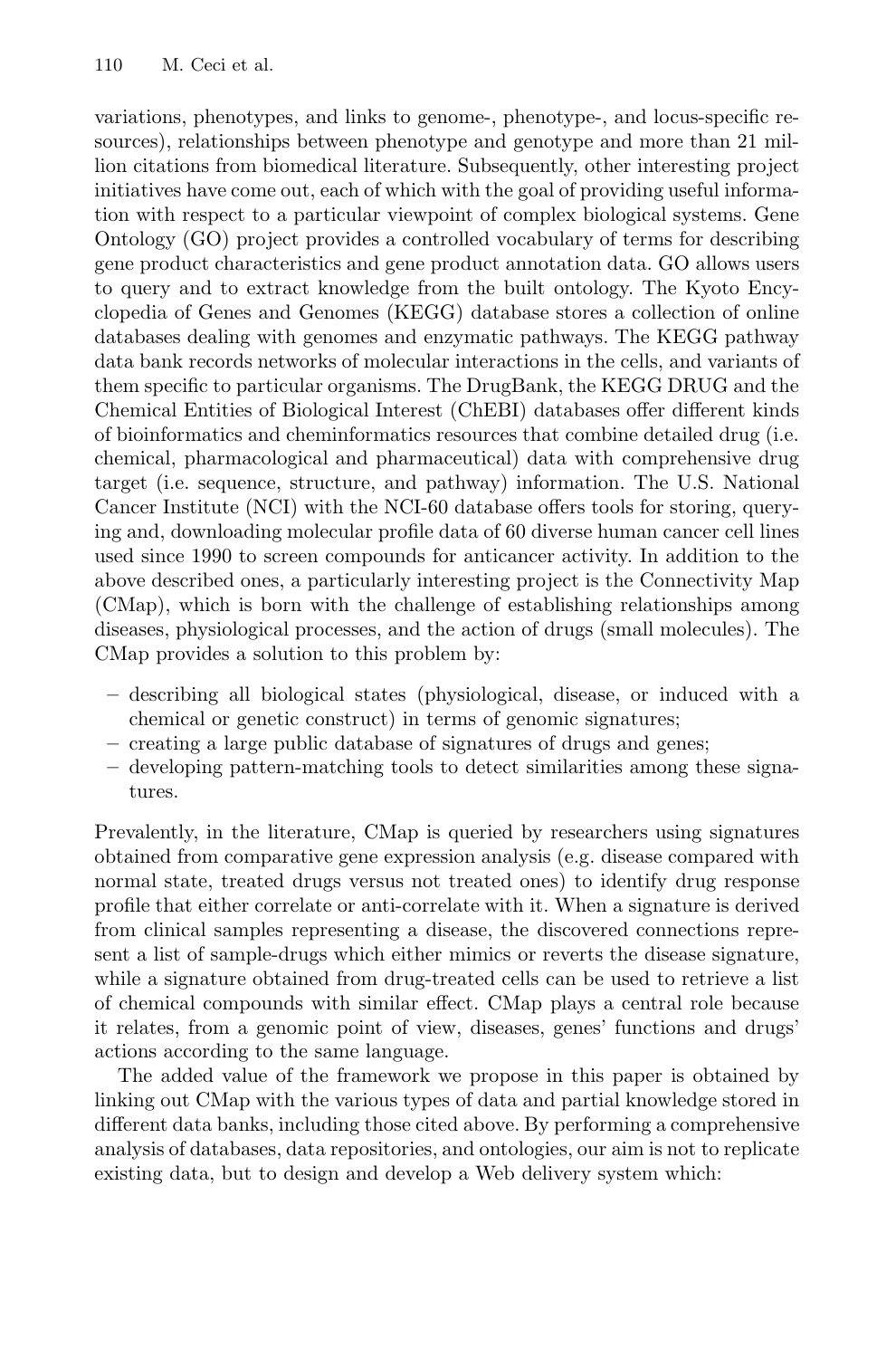Toward a Semantic Framework for the Querying, Mining and Visualization 111

- 1. enables the interoperability among the queryable data sources;
- 2. captures the different kinds of relationships that exist among them;
- 3. reinforces the cooperation of heterogeneous and distributed data bank sources for the query processing target;
- 4. supports the users in the complex process of extraction, navigation and visualization of the knowledge hidden in such a huge quantity of data.

In particular, to facilitate interoperability  $(1)$ , we will focus on the normalization problem by creating a semantic layer linking the data sources (2). On top, innovative algorithms and techniques for querying (3), mining and visualizing data, models and statistics will enable the extraction of new knowledge (4). This would support bio-medical researchers in analyzing tumors microenvironments in order to understand them and identify relationships among tumors, the effect of drugs and the patients' biodiversity. Such relationships are of particular interest for drug repositioning and for the identification of novel compounds able to overcome resistance or revert it. The system will be used in a pilot study on the Multiple Myeloma (MM), an incurable malignant plasma cell disease with an incidence of 5 per 100,000 inhabitants, and for that in NCBI GEO are submitted around 6658 samples. MM locates primarily to the bone marrow (BM) in multiple niches that provide a microenvironment which promotes tumor survival. In particular all the functionalities of our project will be exploited to understand the relationships of MM with other tumors, to understand mechanisms of drug resistance in MM Cells (MMCs) to 4 drugs (Dexamethasone, Bortezomib, High Dose Melphalan, Lenalidomide) in current use, to elucidate the contribution of the tumor environment in conferring drug resistance in MMCs, to identify novel compounds able to overcome resistance or revert it in MMCs to drugs in current use, to identify a set of candidate gene products for extensive study of their role in drug resistance in MMCs.

### **2 Background**

In this section, we will discuss the preliminary concepts mandatory to our system implementation that emerged after a deep analysis performed with the support of biological data experts. In particular for each topic we will discuss in detail the state of the art and the limitations of current proposals that lead us to the system architecture described in Section 3.

### **2.1 The Connectivity Map**

Biological data features made traditional approaches to data analysis inadequate for their efficient analysis and understanding thus a great effort has been devoted to research on these fields. A main problem is to integrate data coming from different data sources and obtained with different acquisition technologies. In this perspective, the Connectivity Map (CMap) plays an important role[34]. Briefly, it is a freely available search engine that may be used to retrieve information about diseases, drugs and gene expression levels. It stores raw data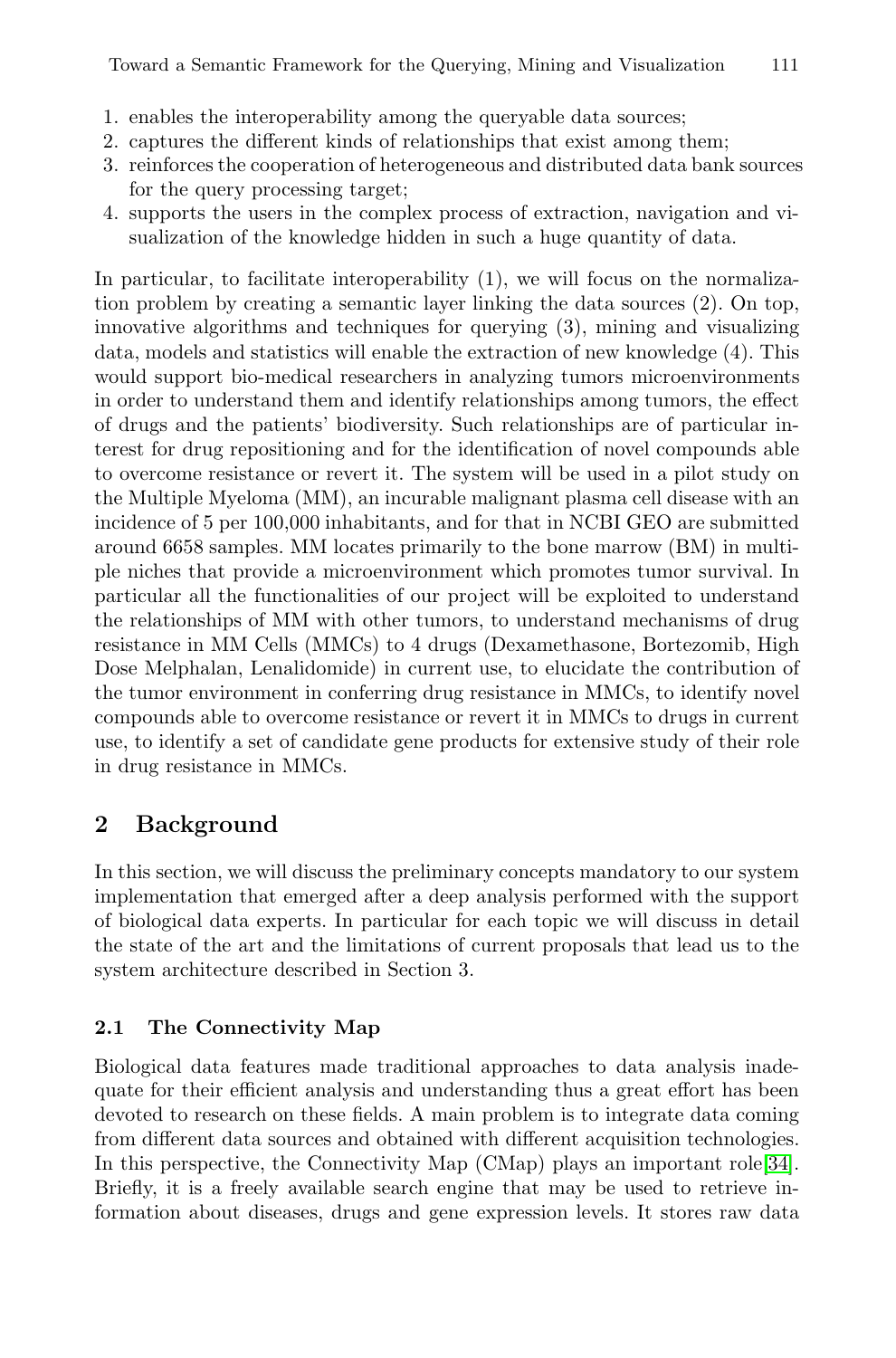#### 112 M. Ceci et al.

about the gene expression published in different papers, and information about the [imp](#page-14-1)act of different drugs on the expression level. The main utility of CMap, as evidenced in recent papers, is the possibility to generate in silico hypothesis, by analyzing gene expression data. The usage of the CMap as a starting point for our activities is motivated by the increasing interest of the scientific community in the prediction of novel associations among diseases, physiological processes, and the action of small therapeutic molecules [3]. Several papers in the literature proposed different solutions in order to extend the information stored in the Connectivity Map with other bio-technological databases. Examples are  $[25],[35],[18],[39]$  and  $[44]$  where the CMap is extended by the definition of new genomic signatures for diseases and chemical compounds extracted from GEO [Data](#page-13-0)set and Series, new distance measures for chemical compounds and pathologies based on protein network interaction and PUBMED abstracts. However, all the above contributions represent ad-hoc extensions of the CMap. At the moment, there is no s[ys](#page-12-0)tematic approach which allows us to extend and integrate the information stored in the CMap with data available in other bio-tecnological database such as NCBI (Gene, Geo, Pubmed), ArrayExpress, Gene Ontology, KEGG, and Drug Bank. Finally, when normalizing data a crucial activity is data de-duplication. A proposed approach consists in the a[dop](#page-13-1)tion of a hierarchical clustering method [29], equipped with a suitable record matching scheme, that leverages accurate field-wise similarity metrics to match corresponding record tokens. To overcome efficiency and effectiveness problems, the adoption of a hash-based index has been proposed[6].

#### **2.2 Interoperability**

The dataspace principles have been recently introduced in the literature[20] as a data management abstraction alternative to data integration where, unlike fully [int](#page-14-2)egrating heterogeneous data sources, the coexistence of data, which is autonomously modeled and loosely connected through relationships for sharing purposes, is supported. This new paradigm better fits the data scenario envisioned by the project, where a full control of data sources is not always available. Currently, a huge amount of biological data can be naturally represented by graphs. Several works hav[e be](#page-13-2)en proposed on the graph query problem, which has been extensively studied in the context of a graph database consisting of a set of relatively small graphs, while little [atte](#page-14-3)ntion has been paid to the context of a single large graph[47], which is the context common to most biological networks. The major challenge in this scenario is to reduce the number of pairwise subgraph isomorphism checkings, since subgraph isomorphism is known to be a NP-complete problem. A number of graph indexing techniques, where different structural patterns are examined to help prune the candidate search space, have been proposed to address this challenge (e.g. [24]). As to the problem of supporting approximate graph matching, which is a decisive feature to support queries on heterogeneous data, only few works have been proposed[48]. Much work has been done w.r.t. the problem of querying both databases and mining datasets. As to the relational data model, a data mining language based on the principles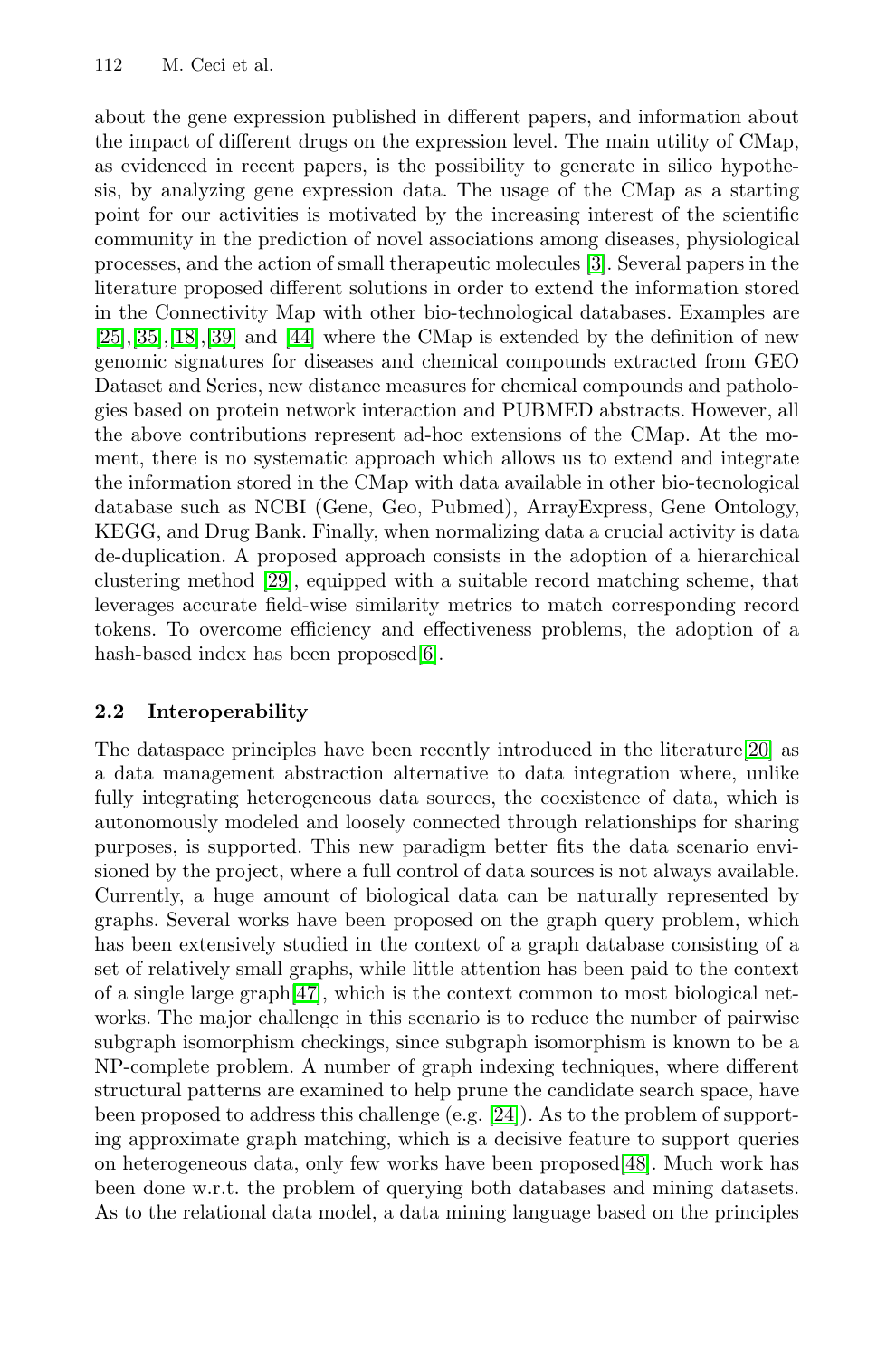of closure (the results of a query can be further manipulated) and cross-over between data and rules[27] has been introduced. Extensions to the object-oriented data model[12] have also been reported in the lit[erat](#page-13-3)ure. However, approximate querying where graph-based data and mining datasets co-exist is a research issue that has never been addressed. Also, given the different syntactic and semantic representations and the massive scale of the datasets, checking whether multiple data instances are actually the same entity is a very challenging problem. The proposed record linkage techniques are either id-based, when ids are available, or apply syntactic approximations on the data. Most of these approaches are integration-oriented and are not suitable to the data coexistence scenario envisioned by the project. Very few works present on-the-fly techniques[28] that will be considered as the starting point to propose the hybrid approach needed to dynamically support the different connection alternatives for data sources.

### **2.3 Data Mining**

As regards the mining activities [o](#page-12-1)n biological data a key task is the discovery of groups of genes whose gene expressions are simultaneously altered by one or more pathologies. This analysis would provide useful information for drug r[epo](#page-13-4)sitioning[2], that is, understanding whether drugs typically used for treating some specific tumors can be used for treating other tumors since they report at a normal state the same genes (e.g. it is a recent finding the fact that chemical compounds typically used in treatments for tumors have positive effects on patients suffering from t[he](#page-12-2) Alzheimer's disease[7]). A possible improvement is the exploitation of co-clustering discovery approaches, which are the most suited tools to identify clusters of objects of different nature (in this case genespatologies). Indeed, the application of co-clustering techniques in the biological context is not new[22]. However, most of the existing approaches focus on the algorithms that, [if a](#page-14-4)pplied to large datasets, present the problem of a high number of extracted co-clusters. Moreover, most of the existing approaches suffer from the impossibility of extracting overlapping co-clusters (in our case a gene can be involved in several regulation networks)[8]. Finally, existing co-clustering algorithms do not consider possible relationships that involve first class objects considered in the analysis (i.e. genes and pathologies) or relationships between thes[e fi](#page-12-3)rst class objects and other objects (possibly of a different type, such as functional pathways and mRNA). In order to overcome these limitations recent studies in Collective Classification[42] has been presented. They allow to take into account possible autocorrelation in the data. Another interesting research line related to our project is the study of evolution of pathologies through short time series analysis techniques. Unlike traditional time series analysis, whose main problem is related to the length of time series, short time series are characterized by very few temporal points. This is a characteristic of our extended CMAP. According to [14], relevant tasks for short time series are: classification, clustering and anomaly detection. The use of interactive visual interfaces for cycles identification to perform classification of sequences, to perform comparisons among sequences as well as to perform pattern matching and temporal pattern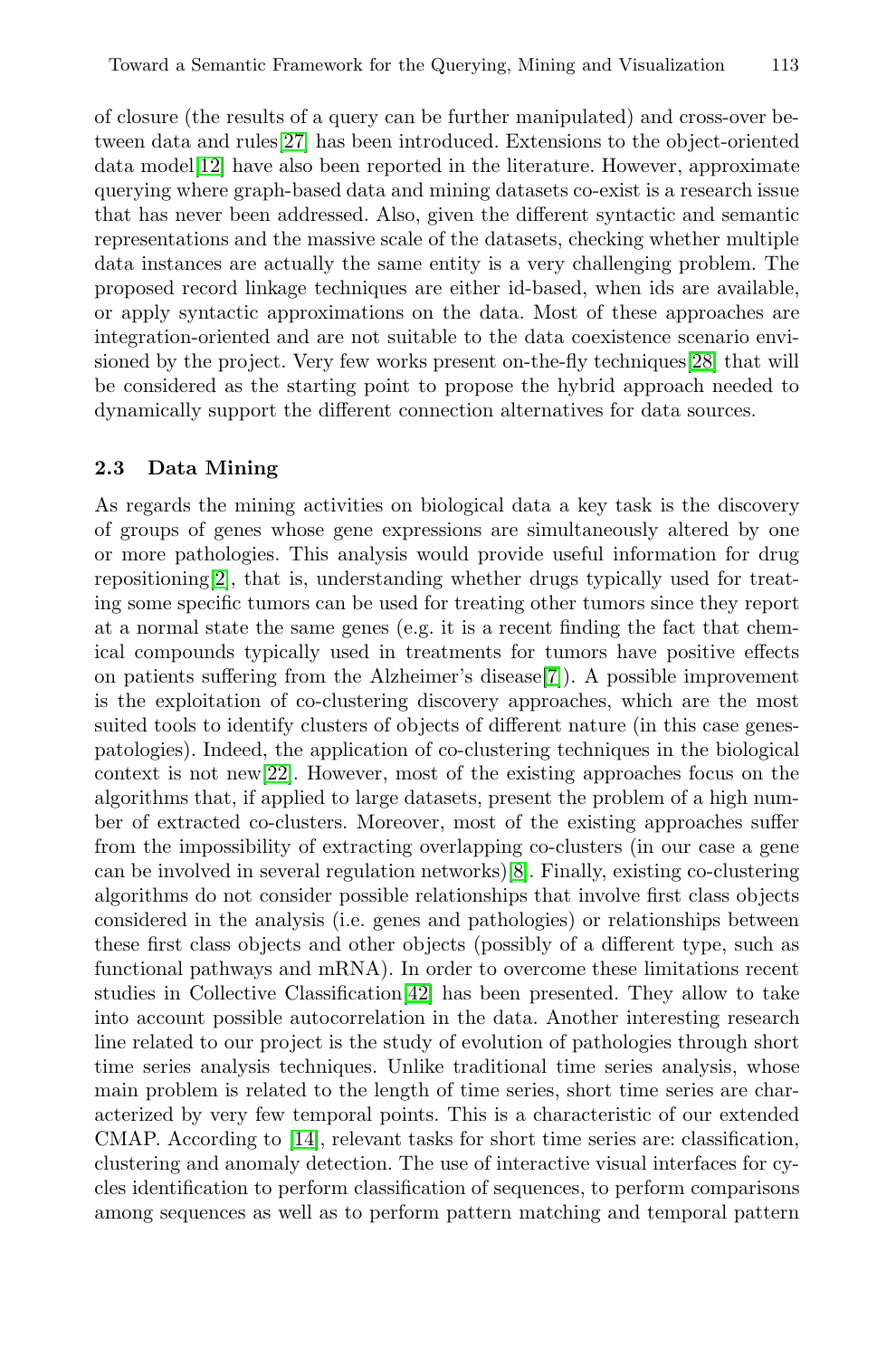#### 114 M. Ceci et al.

search have been addressed in literature [43[\], b](#page-13-5)ut very few of them can be used for short time series, a proposal on this field is in [46]. Recent studies focus on the definition of tools for the identification of the pathology stage on the basis of expression gene values. To this end, approaches of collective classification will be particularly studied[45] due to their peculiarity to handle the autocorrelation aspects typically present in data organized in network/graph form. Indeed, it has been proved in the literatu[re t](#page-13-6)hat the co-occurrence of autocorrelation with high-density neighborhood of data could bias the selection of features in the task of relational classification. Evolutionary algorithms (EA)[15] are heuristics that mimic the processes of natural evolution in order to solve global search problems. They differ from more traditional optimization techniques in that they involve a search starting with a "population" of solutions (i.e. a string of bits), not with a single point. Recombination, crossover and mutation operators are used to generate new solutions that are biased towards different regions of the search space. Genetic programming (GP)[32] is an extension of genetic algorithms (GAs) that iteratively evolves a population of (typically) trees of variable size, by applying variation operators. The use of hybrid techniques, i.e. EAs and data mining ensembles, together with efficient implementations and with new models of distributed computations enables these kinds of algorithm to cope with hard classification problems. Bagging and boosting, introduced in [41] and [16] are well known ensemble techniques that repeatedly run a learning algorithm on different distributions over the tr[aini](#page-13-7)ng data.

### **2.4 Semantic Tagging and [On](#page-14-5)tologies**

Semantic relationships among biological entities are actually a growing research field. These relationships are usually derived from biological knowledge encoded into biological ontologies. There exist many active project[s th](#page-12-4)at aim to organize such knowledge into structured vocabularies of concepts and taxonomies of con[cep](#page-13-8)ts themselves. For instance Gene Ontology (geneontology.org/)[23] stores concepts about the localization, processes and function of genes and gene products, while Protein Ontology (proteinontology.org.au/)[37] contains concepts related to proteins and Disease Ontology (diseaseontology.sourceforge.net) relationships among diseases and genes. In computational biology, ontologies are often used to annotate biological concepts, i.e. to associate to a biological concept such as gene BRCA1 its description using only concept from a biological field[11]. The use o[f on](#page-13-8)tologies to support modeling and querying of biological data has been explored in [19]. In recent years, many approaches for the evaluation of the similarity of two or more concepts belonging to the same ontology have been developed. Thus, starting from two entities that are annotated with terms belonging to the same ontology, it is possible to define a semantic similarity by the similarity of the concepts used for annotating them. In this way, it is possible to define all pairwise similarities of entities belonging to the same domain and annotated with the same ontology (even if this approach may be extended in the case of different ontologies) [19]. The whole set of entities and their similarities may be efficiently represented into a single comprehensive model by using graph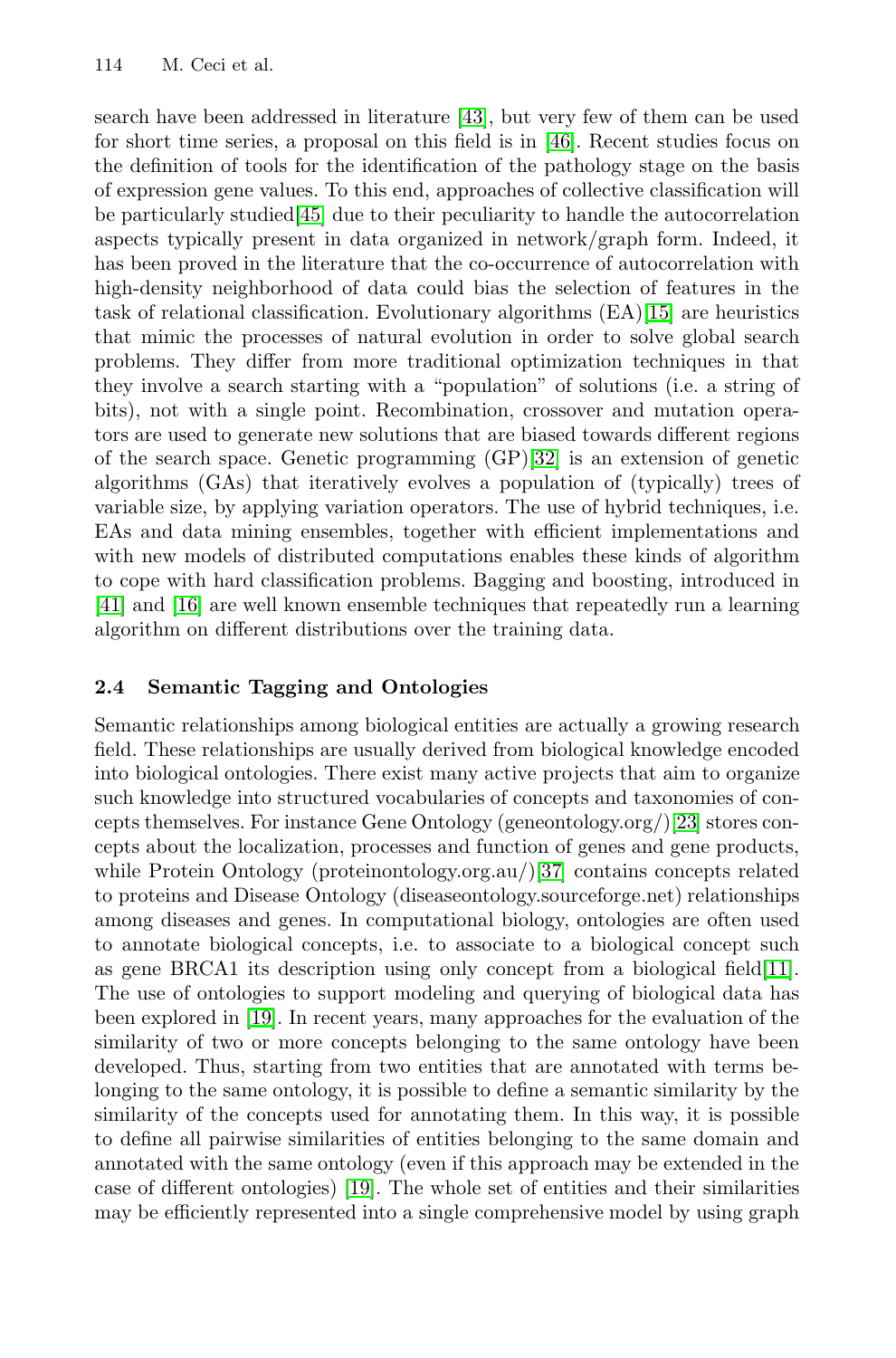theory [17]. Finally, there exist also different computational approaches developed both for the knowledge extraction of biological networks (e.g. clusterings) [1],[5] and for [con](#page-13-9)cepts belonging to the same ontology (e.g. semantic similarity measures)[19].

### **2.5 Visual Query Languages**

A Visual Query System (VQS) is a system [th](#page-12-5)at uses a visual representation for both the domain of interest a[nd](#page-14-6) the r[elat](#page-14-7)ed requests on it. Two forms of query creation (SQL and of Query By Example (QBE)) have been recently compared thr[oug](#page-13-10)h experiments [26]. The authors found that the time requested for query formulation applying a QBE-based approach was shorter than the time requested using a SQL approach. Interestingly, there were no remarkable differences regarding the accurateness of the queries between the two approaches. An example of diagram-based Visual Query Language is QBD\*[4]. A framework that allows both intensional and extensional queries, developed following the paradigm Query By Browsing (QBB), is described in [40]. QBI[36] is a pure iconic Visual Query Language, which provides tools for an intensional browsing of databases. Finally, as stated by [31], Visual Analytics is "the science of analytical reasoning facilitated by interactive visual interfaces", which means to help the decision making process by turning the information overload into an opportunity. Human perception plays an important role in such a tool because a visualization which does not consider cognitive princi[pl](#page-7-0)es may lead to misunderstandings and wrong interpretations of the data.

### **3 Our Approach**

As previously discussed, a fundamental challenge that arises throughout biomedicine is the need to establish relations among diseases, physiological processes, and the action of small-molecule therapeutics. Our goal is to introduce an end to end system (whose architecture is depicted in Fig. 1) that would provide a technological support to this issue by exploiting the CMap and additional data sources. In this way, the bio-medical researchers will be able to study Cancer microenvironments in order to understand their specificities and the effect of drugs considering the patients' biodiversity.

As stated before, such relationships can give better insights about tumors as well as can be used for drug repositioning and for the identification of novel compounds able to overcome resistance or revert it in to drugs in current use. Our aim is to offer the following functionalities within a user friendly Web delivery system:

- **–** Identification of the data repositories and databases which relate to the CMap;
- **–** Normalization and interoperability of the identified databases and the CMap;
- **–** Extraction of useful knowledge from the data by means of data Mining techniques;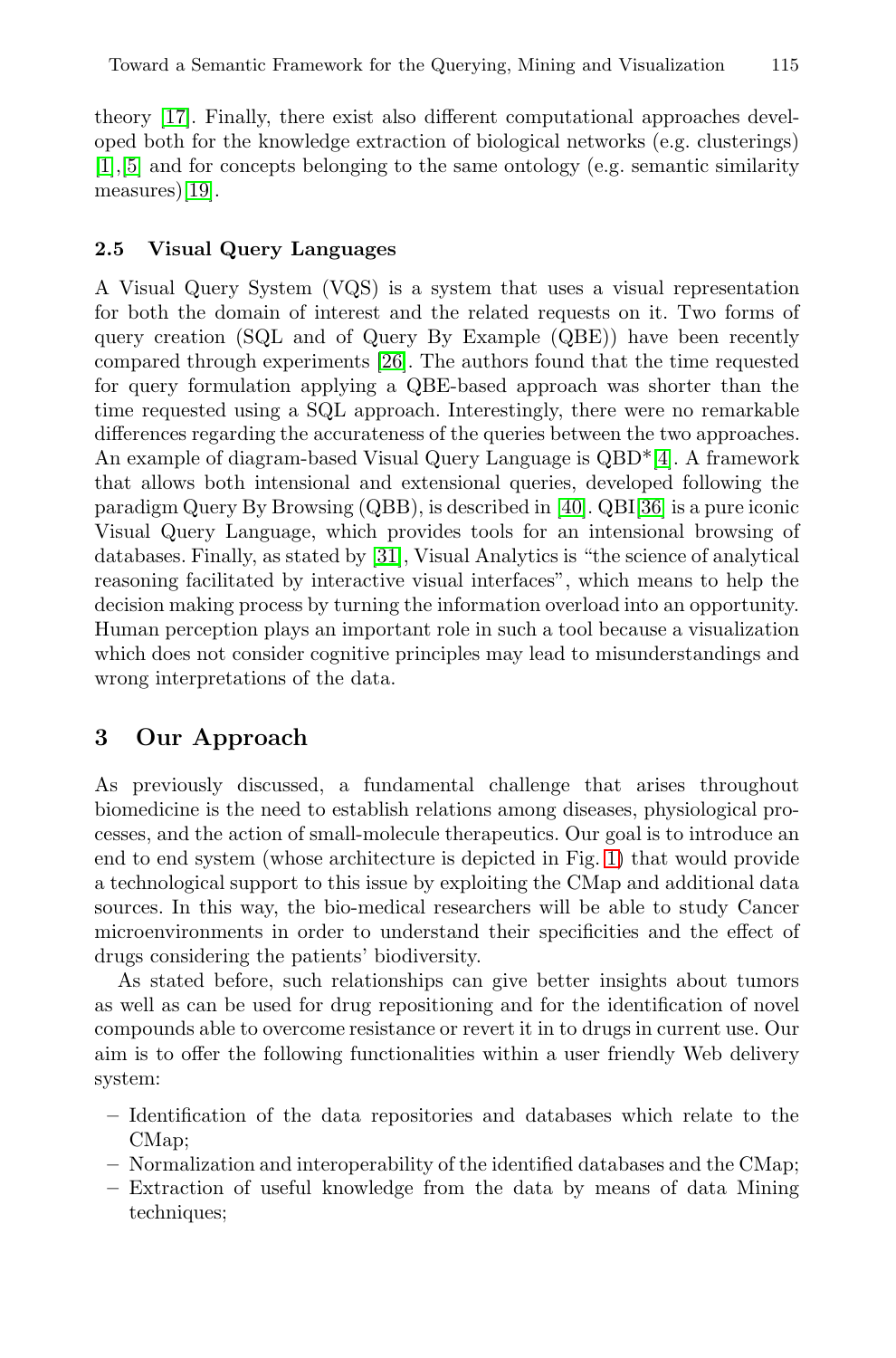

<span id="page-7-0"></span>**Fig. 1.** The system architecture

- **–** Semantic tagging of CMap;
- **–** Querying of the extended CMap, the identified data repositories and the extracted knowledge as a unique dataspace;
- **–** Querying CMap and extracted knowledge by means of a Visual Query Language.

To this end, we aim to give innovative answers to the problems that are mandatory for these objectives, by applying several methodologies and techniques.

### **3.1 Bio-technological Data Gathering**

Our first goal is to identify the data repositories which can be combined with the Connectivity Map, keeping in mind that the final goal is to allow bio-medical researchers to navigate the stored knowledge as well as to formulate new hypotheses based on the information stored in the bio-technological data repositories and databases. In this perspective, the central role of the Connectivity Map in this project is motivated by the increasing interest of the scientific community in the prediction of novel association among diseases, physiological processes, and the action of small therapeutic molecules. As a matter of fact, as mentioned above several works in the literature aim at extending the information stored in the CMap. However, they represent ad-hoc extensions. Our goal, instead, is to provide a systematic approach to extend the CMap and make the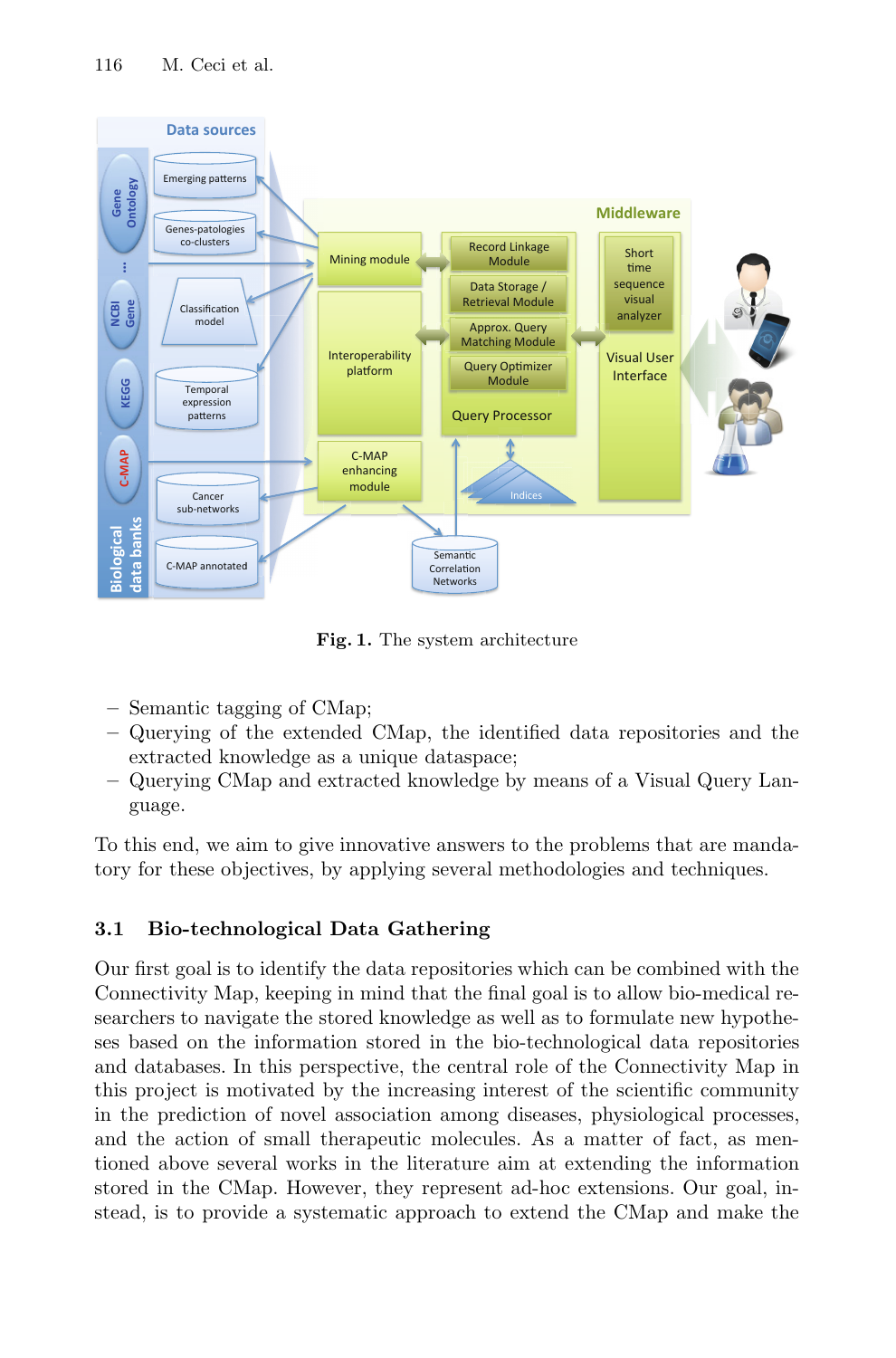information it stores interoperable with data available in other bio-tecnological database such as NCBI (Gene, Geo, Pubmed), ArrayExpress, Gene Ontology, KEGG, and Drug Bank as reported in Fig. 1. The interoperability issues arising from accessing such a wide set of data sources are discussed in Section 3.3.

### **3.2 Data Mining and Semantic Information Extraction**

By taking into account the requirements coming from bio-medical researchers we exploit several mining algorithms in order to extract knowledge on Cancer microenvironments from the selected datasources. The goal is to better understand tumors and to identify relationships among tumors, the effect of drugs and the patients' biodiversity. As stated before, such relationships can be used for drug repositioning and for the identification of novel compounds able to overcome resistance or revert it in drugs in current use. Due to both the novelty and the nature of the these problems, ad [ho](#page-12-6)c data mining algorithms are used. Indeed, a significant benefit is the identification of semantic relatedness among domainspecific entities. In particular, the results of the data mining algorithms are used to enrich/confirm ontologies that can be used to support semantic-based querying. On the other hand, seman[tica](#page-12-7)lly tagged data can be used to identify relationships that can be considered in the mining processes. Accordingly, we introduce the notion of semantic relatedness that relates CMap entities. By exploiting coclustering approaches, we discover groups of genes whose gene expressions are simultaneously altered by one or more pathologies [9]. To this purpose, hierarchical and non-hierarchical co-clustering techniques are ex[plo](#page-14-4)ited. Moreover, in order to characterize and describe pathologies (or classes of pathologies) on the basis of the variability of genomic signatures observed in gene products, network based emerging patterns discovery alg[orith](#page-14-8)ms [10] are used. Furthermore, we analyze evolution of pathologies through short time series analysis techniques [13]. To this end, both visual data mining and temporal patterns extraction algorithms are [d](#page-7-0)efined. Finally, in order to identify the pathology stage on the basis of expression gene values, collective classification algorithms and ensemblebased algorithms are exploited. While in the case of collective classification [42] it is possible to handle the autocorrelation (according to which "closer" objects are more related than "furthermost" [one](#page-14-9)s), typically [pr](#page-13-0)esent in data organized in network/[grap](#page-13-11)h form, in ensemble-based classification [38] different learning models will be combined together (ensemble) in order to define the final model. All the above mentioned mining algorithms will be implemented in the "Mining module" of our system (see Fig. 1). As regards data correlation analysis, starting from data stored in the CMap, the selected databases and the ontologies, a Semantic Correlation Network will be built. This semantic graph will be used to extract sub-networks related to Cancer through the application of network analysis algorithms such as network alignment algorithms [33], clustering [29], and pattern extraction algorithms [21]. The outcomes of this activity isimplemented in the "CMap enhancing module" of the Web delivery system.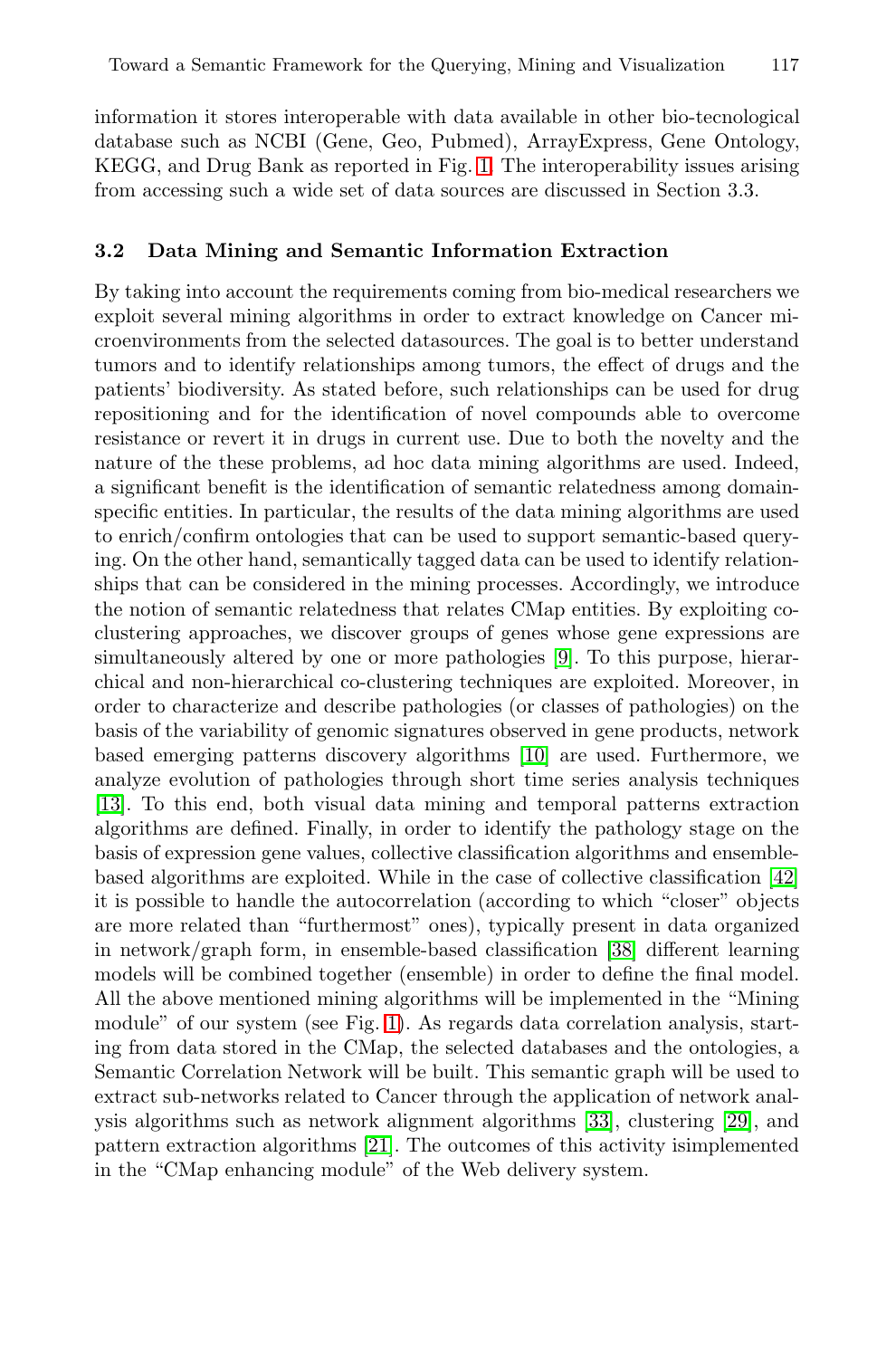#### 118 M. Ceci et al.

### **3.3 Biotechnological Data Modeling and Management**

Once all the data repositories have been identified, additional problems raise. Indeed, the biological data to be analyzed are heterogeneous both in their type and format, since they come from several data sources exhibiting different schema. Moreover, another kind of information that is particularly useful for our goal is the knowledge provided by the mining activities. Once again, it differs from the biological data not only for the format but mainly for the adopted model as it refers to a mining model rather than operational ones. On the other hand, all the above mentioned data sources are inherently connected, thus the availability of normalization and interoperability solutions that would allow analysis tools to deal with information coming from different sources in a unified way is crucial. In addition, solutions to enrich the CMap with the information gathered from the other biological data sources are necessary to use semantics to search or browse its data. Finally, a flexible query model is necessary that would allow stakeholders to easily query the knowledge in the data sources in a uniform way and to get useful results for analysis purposes. Therefore, the main challenges related to this goal are:

- 1. Extension of the Connecti[vit](#page-7-0)y Map with semantic information encoded into ontologies;
- 2. Normalization and interoperability of the set of data sources;
- 3. Definition of techniques effectively and efficiently supporting the querying of the data sources.

As regards the first challenge, RDF annotations to the CMap entities with the support of the selected ontologies will be introduced. The output will be stored in a relational database (*C-Map annotated*, see Fig. 1) containing both entities and functional annotations extracted from ontologies whereas the methods will be implemented in an ad hoc module, called *Annotation Module*. It will create the first version of *C-Map annotated*, then it will periodically update it by searching for new annotations that can be extracted from publicly available databases.

The second challenge will be dealt with the aim of providing a technological platform to the full interoperability among the selected data banks and the outputs of the various tasks: C-Map annotated; the sub-networks related to Cancer; the genes-pathologies co-clusters, the disease (emerging) patterns, temporal expression patterns (extracted from short time sequences) and the disease classification model. The interoperability platform will then support the co-existence of all these sources, each of which can participate both as internal source or as external one, through two languages, a *Data Delivery Definition Language* (DDDL) for source specification and a *Mapping Language* (ML) for inter-source relationship specification. Specifically, the interoperability platform will include low-level repository functionalities, including: a) (for all data sources) storage and retrieval of data source associated descriptions, including DDDL and ML; b) (only for complete access sources) storage /retrieval / update of the data itself; c) (only for external sources) storage and retrieval of wrapping patterns.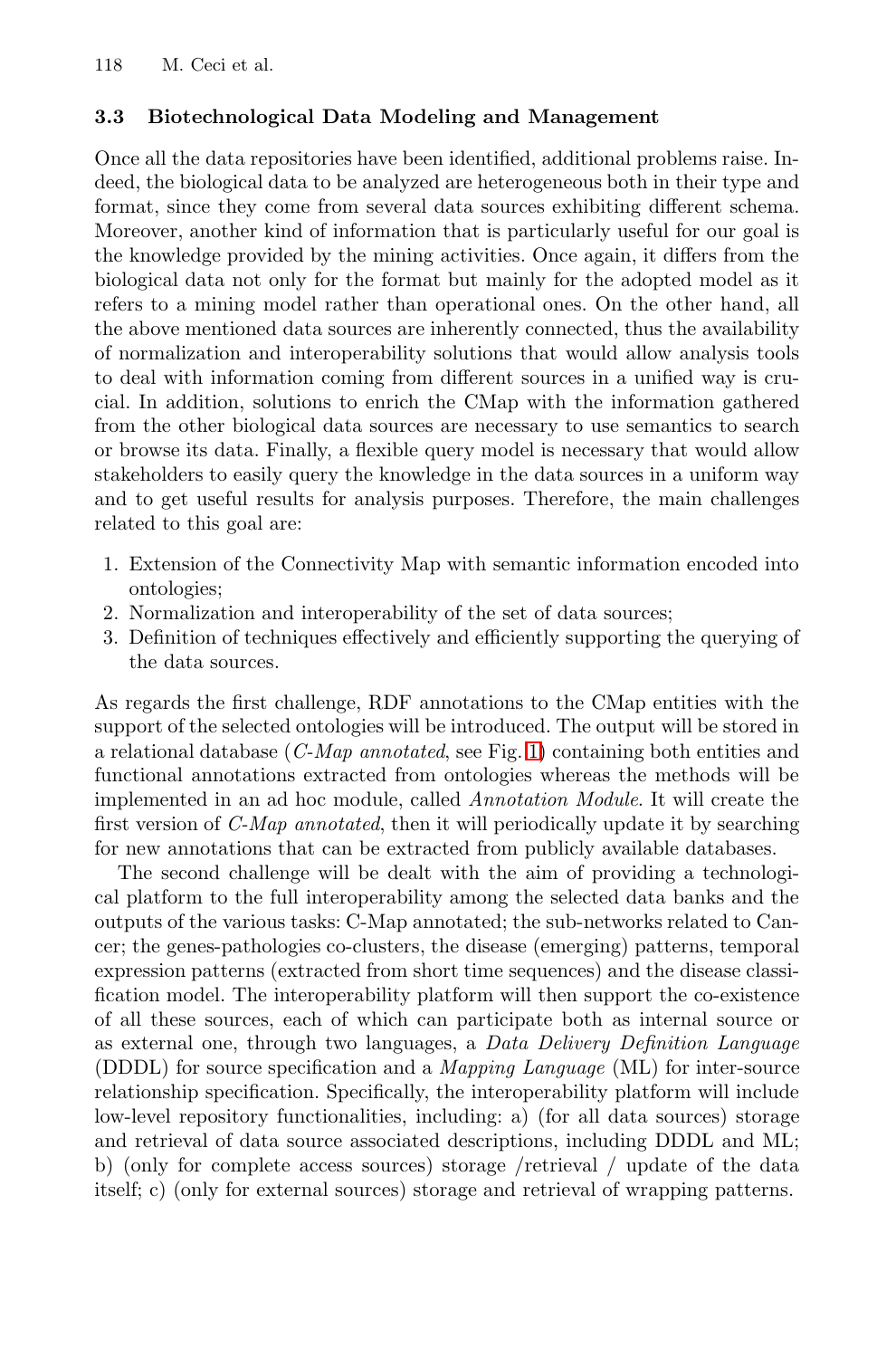The third challenge is faced through 1) the creation of a flexible query language (equipped with an approximate query matching model) that would allow stakeholders to easily query the system and to get useful results, 2) the definition of algorithms and data structures for approximate query answering that would ensure good performances under different system conditions. The language allows users to specify queries as graphs of biological concepts, biological entities (data instances), predicates on biological entities, and labeled relationships among them. Moreover it will extend the classical comparison operators with ad-hoc operators to query both data and mining models. Query samples that could be s[peci](#page-13-12)fied are "Find all genes that are up-regulated and whose localization is similar to Nucleolus and function is similar to receptor-binding", "Find all the groups of similar genes whose localization is different from Nucleolus that are down-regulated under the effect of drug X", and many others. Once a query is issued to the system, the query processor module will approximate the query on the dataspace by: 1) defining a query plan that selects the involved sources through the interoperabili[ty](#page-7-0) platform, 2) sending to each selected source the appropriate query, collecting and merging the query results through the application of record linkage techniques [30].

### **3.4 Definition of the Web Delivery System for the Easy-Access to the Bio-technological Data and the Derived Knowledge**

All the project results will be made available to the research community through the Web delivery system as depicted in Fig. 1. The system will be implemented as a Service Oriented Infrastructure according to which Web-services enabling both access to data and usage of the defined algorithms will be provided. An important feature is the user-friendliness of the whole prototype for potential users. The Web delivery system will then be made accessible by means of a Visual User Interface module that provides biological data experts with a rich user experience during the usage of the tool, both in the querying phase and in the result manipulation phase. The main objective is then the definition of a visual query language specifically targeted to biological data sources analysis and of appropriate visualization techniques. In order to fully explain the goal we intend to obtain, consider the following example: the query and visualization interface of CMAP – http://www.broadinstitute.org/cmap/. By using this tool, a query basically consists in providing a signature file and searching for connected objects. The main difficulties for users are in the text-based syntax of the signature file, which almost requires a kind of programming capabilities, as the syntax should be rigorous, etc. In particular, nowadays the way of writing a query is to create an Excel file and to insert specific values into the columns, according to the given sheet format. Conversely, in our system a graphical interface is developed, in which the user, through drag & drop of the basic elements needed for building a signature (to be taken from a palette available to the user), is able to visually write such a signature and to use it for querying the system. In the same way, currently the results of the queries are viewed in a table format, and then for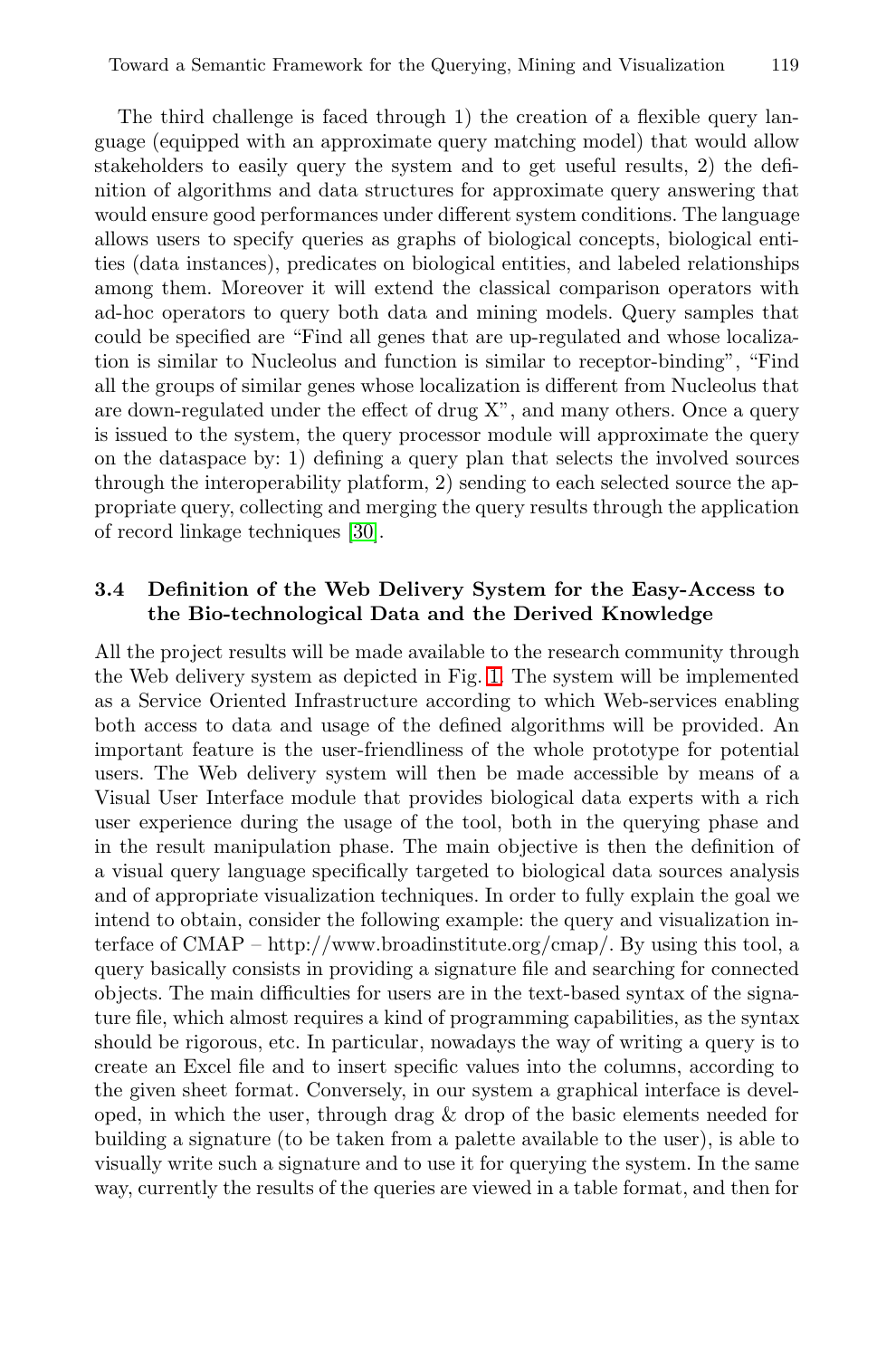each of them a click allows for opening the related specification (again an Excel file). Conversely, a graph-based visualization is envisioned, in which results are shown as nodes of a graph, and the edges represent relationships (e.g., due to sharing of some objects in the structure, etc.). Different colors, thickness of the edges, etc. convey specific semantics. A more natural interaction modality will also allow for the use of the interface/tool by users equipped with modern devices, such as tablets, during their normal operations in laboratories, etc. and therefore do not impose the use of a desktop.

## **4 Case Study: Supporting Bio-Medical Researchers in the Study of the Multiple Myeloma through the Web Framework**

The web framework will be used in a pilot study on the Multiple Myeloma (MM), an incurable malignant plasma cell disease. MM is particularly interesting since it allows researchers to concentrate on microenvironments which promote tumor survival. Main challenges related to this goal can be tackled in our system, such as:

- 1. Better understanding the Multiple Myeloma (MM) by expoiting semantic record linkage techniques. This is performed by identifying other blood tumors that are semantically related to the MM not only on the basis of information stored in the CMap, but also on the basis of information stored in other datasources such as PubMed (literature) and Gene Ontology;
- 2. Provide the bio-medical researchers with a tool for querying the dataspace identified for the MM pilot study;
- 3. Support the work of bio-medical researchers with Data Mining techniques.

To this purpose, the aim is to allow bio-medical researches to avoid wasting time and funds for the in-vitro verification of potentially meaningless hypothesis by their testing with in silico techniques. In other words, on the basis of results obtained through the application of Data Mining techniques, it is possible to drive the process of hypothesis generation in:

- **–** understanding the correlation of the MM with other tumors in terms of gene expressions modifications;
- **–** defining a characterization of the MM in terms of genes;
- **–** analyzing the short time evolution of the pathology;
- **–** generating classification models to automatically identify MM on the basis of gene expressions modifications and additional information stored in other datasources. This analysis might help the drug repositioning task and the identification of novel compounds able to overcome resistance or revert it in drugs in current use;
- **–** provide the bio-medical researchers with semantic network analysis techniques. Indeed, since drug resistance in the MM is possibly related to drug resistance in other (blood) tumors, we use semantic network analysis techniques in order to identify the semantic distance between MM and each other (blood) tumor (again, to support drug repositioning).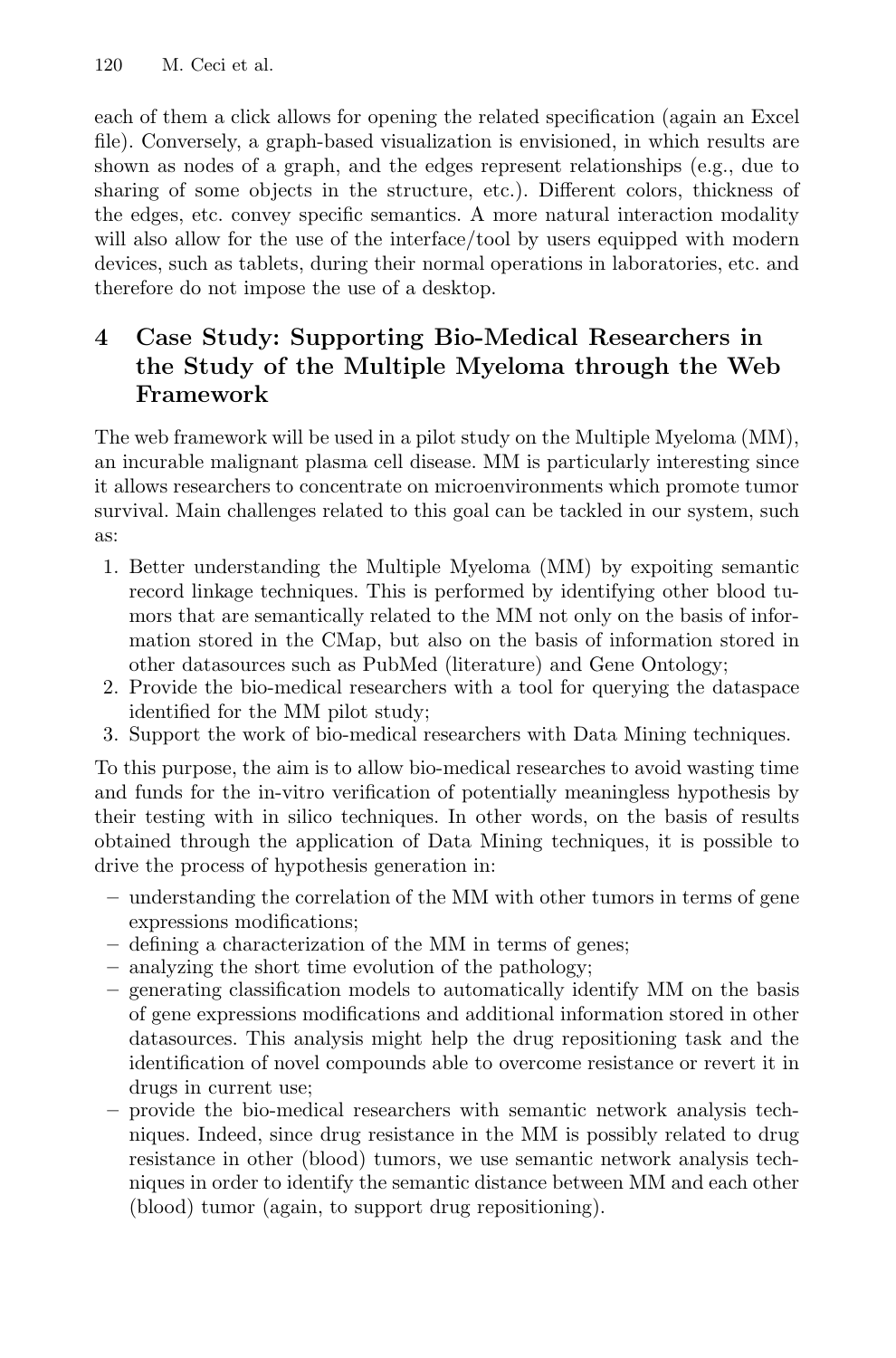### **5 Conclusion**

In this paper we presented a system for biological data normalization and interoperability devoted to information extraction, data querying and knowledge dissemination for supporting biomedical specialists in the analysis of cancer microenvironments. The system is modular and is tailored on the biological data features in order to make it easy to use and provide useful information to the domain experts. The system will be used for assisting bio-medical researcher in the analysis of information related to Multiple Myeloma.

### **References**

- <span id="page-12-5"></span>1. Aittokallio, T., Schwikowski, B.: Graph-based methods for analysing networks in cell biology. Brief Bioinform. 7(3), 243–255 (2006)
- 2. Ashburn, T.T., Thor, K.B.: Drug repositioning: identifying and developing new uses for existing drugs. Nature Reviews Drug Discovery 3, 673–683 (2004)
- <span id="page-12-0"></span>3. Boutros, P.C.: Fun with microarrays part iii: Integration and the end of microarrays as we know them. Hypothesis  $6(1)$   $(2008)$
- <span id="page-12-1"></span>4. Catarci, T., Santucci, G.: Query by diagram: A graphical environment for querying databases. In: Proceedings of the 1994 ACM SIGMOD International Conference on Management of Data, Minneapolis, Minnesota, May 24-27, p. 515. ACM Press (1994)
- <span id="page-12-2"></span>5. Ciriello, G., Guerra, C.: A review on models and algorithms for motif discovery in protein interaction networks. Briefings in Functional Genomics and Proteomics 7(2), 147–156 (2008)
- 6. Costa, G., Manco, G., Ortale, R.: An incremental clustering scheme for data deduplication. Data Min. Knowl. Discov. 20(1), 152–187 (2010)
- <span id="page-12-7"></span><span id="page-12-6"></span>7. Cramer, P.E., Cirrito, J.R., Wesson, D.W., Lee, C.Y.D., Karlo, J.C., Zinn, A.E., Casali, B.T., Restivo, J.L., Goebel, W.D., James, M.J., Brunden, K.R., Wilson, D.A., Landreth, G.E.: Apoe-directed therapeutics rapidly clear ß-amyloid and reverse deficits in ad mouse models. Science 335(6075), 1503–1506 (2012)
- <span id="page-12-4"></span>8. Deodhar, M., Gupta, G., Ghosh, J., Cho, H., Dhillon, I.S.: A scalable framework for discovering coherent co-clusters in noisy data. In: Pohoreckyj Danyluk, A., Bottou, L., Littman, M.L. (eds.) ICML. ACM International Conference Proceeding Series, vol. 382, p. 31. ACM (2009)
- 9. Hanisch, D., Zien, A., Zimmer, R., Lengauer, T.: Co-clustering of biological networks and gene expression data. In: ISMB, pp. 145–154 (2002)
- <span id="page-12-3"></span>10. Dong, G., Li, J.: Efficient mining of emerging patterns: Discovering trends and differences. In: KDD, pp. 43–52 (1999)
- 11. Plessis, L.D., Kunca, N., Dessimoz, C.: The what, where, how and why of gene ontology a primer for bioinformaticians. Briefings in Bioinformatics (2011)
- 12. Elfeky, M.G., Saad, A.A., Fouad, S.A.: ODMQL: Object Data Mining Query Language. In: Dittrich, K.R., Oliva, M., Rodriguez, M.E. (eds.) ECOOP-WS 2000. LNCS, vol. 1944, pp. 128–140. Springer, Heidelberg (2001)
- 13. Ernst, J., Bar-Joseph, Z.: Stem: a tool for the analysis of short time series gene expression data. BMC Bioinformatics (2006)
- 14. Ernst, J., Nau, G.J., Bar-Joseph, Z.: Clustering short time series gene expression data. Bioinformatics 21(suppl. 1), i159–i168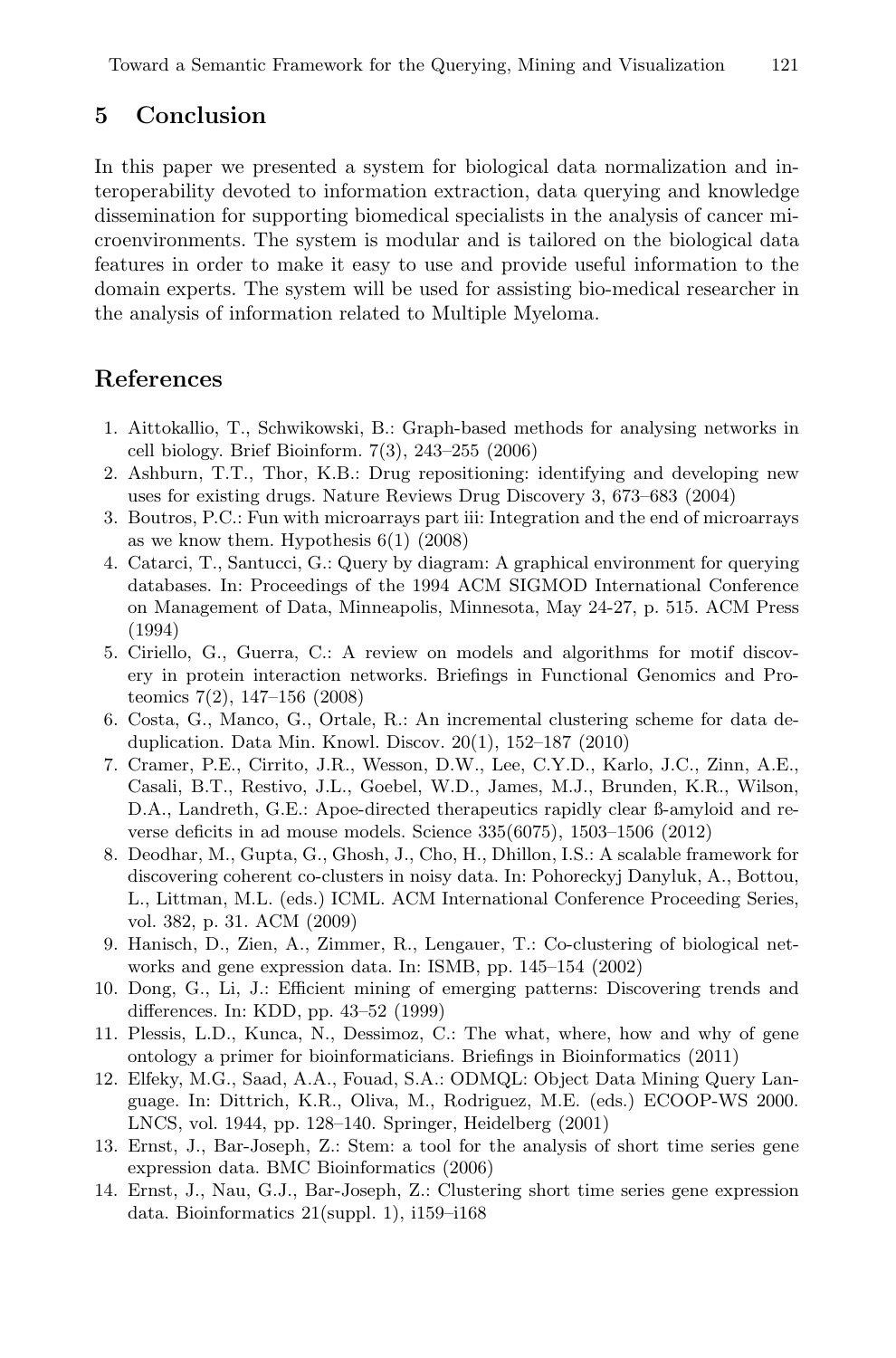- <span id="page-13-8"></span><span id="page-13-5"></span>15. Fogel, D.B.: Evolutionary computation - toward a new philosophy of machine intelligence, 3rd edn. Wiley-VCH (2006)
- 16. Freund, Y., Schapire, R.E.: Experiments with a new boosting algorithm. In: ICML, pp. 148–156 (1996)
- <span id="page-13-1"></span>17. Golumbic, M.C.: Algorithmic Graph Theory and Perfect Graphs. Academic Press, New York (1980)
- <span id="page-13-11"></span>18. Gottlieb, A., Stein, G.Y., Ruppin, E., Sharan, R.: Predict: a method for inferring novel drug indications with application to personalized medicine. Mol. Syst. Biol. 7 (2011)
- <span id="page-13-7"></span><span id="page-13-4"></span>19. Guzzi, P.H., Mina, M., Guerra, C., Cannataro, M.: Semantic similarity analysis of protein data: assessment with biological features and issues. Briefings in Bioinformatics (2011)
- 20. Halevy, A.Y., Franklin, M.J., Maier, D.: Principles of dataspace systems. In: PODS, pp. 1–9 (2006)
- 21. Han, J., Kamber, M.: Data Mining: Concepts and Techniques. Morgan Kaufmann (2000)
- 22. Hanisch, D., Zien, A., Zimmer, R., Lengauer, T.: Co-clustering of biological networks and gene expression data. Bioinformatics 18(suppl. 1), S145–S154 (2002)
- <span id="page-13-2"></span>23. Harris, M.A., Clark, J., Ireland, A., Lomax, J., Ashburner, M., Foulger, R., Eilbeck, K., Lewis, S., Marshall, B., Mungall, C., Richter, J., Rubin, G.M., Blake, J.A., Bult, C., Dolan, M., Drabkin, H., Eppig, J.T., Hill, D.P., Ni, L., Ringwald, M., Balakrishnan, R., Cherry, J.M., Christie, K.R., Costanzo, M.C., Dwight, S.S., Engel, S., Fisk, D.G., Hirschman, J.E., Hong, E.L., Nash, R.S., Sethuraman, A., Theesfeld, C.L., Botstein, D., Dolinski, K., Feierbach, B., Berardini, T., Mundodi, S., Rhee, S.Y., Apweiler, R., Barrell, D., Camon, E., Dimmer, E., Lee, V., Chisholm, R., Gaudet, P., Kibbe, W., Kishore, R., Schwarz, E.M., Sternberg, P., Gwinn, M., Hannick, L., Wortman, J., Berriman, M., Wood, V., Tonellato, P., Jaiswal, P., Seigfried, T., White, R.: The gene ontology (go) database and informatics resource. Nucleic Acids Res. 32, 258–261 (2004)
- <span id="page-13-9"></span><span id="page-13-3"></span>24. He, H., Singh, A.K.: Closure-tree: An index structure for graph queries. In: ICDE, pp. 38–49 (2006)
- <span id="page-13-0"></span>25. Hu, G., Agarwal, P.: Human disease-drug network based on genomic expression profiles. PLoS One 4(8), e6536 (2009)
- <span id="page-13-12"></span>26. Hvoreckya, J., Drlikb, M., Munk, M.: The effect of visual query languages on the improvement of information retrieval skills. Procedia - Social and Behavioral Sciences 2(2), 717–723 (2010)
- <span id="page-13-10"></span>27. Imielinski, T., Virmani, A.: Msql: A query language for database mining. Data Min. Knowl. Discov. 3(4), 373–408 (1999)
- <span id="page-13-6"></span>28. Ioannou, E., Nejdl, W., Niederée, C., Velegrakis, Y.: On-the-fly entity-aware query processing in the presence of linkage. PVLDB 3(1), 429–438 (2010)
- 29. Jain, A.K., Murty, M.N., Flynn, P.J.: Data clustering: a review. ACM Computing Surveys 31 (September 1999)
- 30. Karmel, R., Gibson, D.: Event-based record linkage in health and aged care services data: a methodological innovation. BMC Health Services Research (2007)
- 31. Keim, D.A., Mansmann, F., Schneidewind, J., Thomas, J., Ziegler, H.: Visual Analytics: Scope and Challenges. In: Simoff, S.J., B¨ohlen, M.H., Mazeika, A. (eds.) Visual Data Mining. LNCS, vol. 4404, pp. 76–90. Springer, Heidelberg (2008)
- 32. Koza, J.R.: Genetic Programming On the Programming of Computers by Means of Natural Selection. MIT Press (1992)